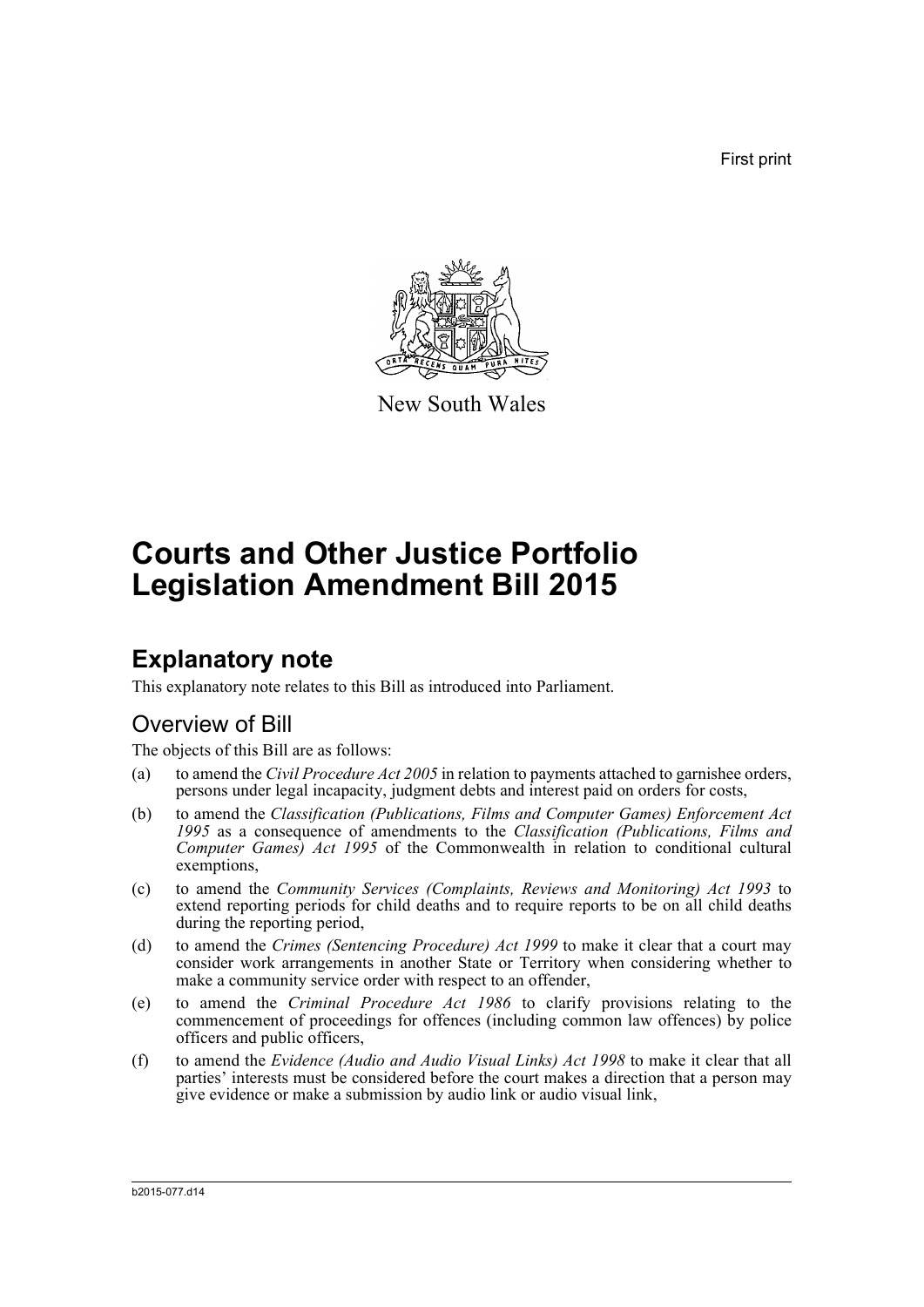- (g) to amend the *Fines Act 1996* to make it clear that a monetary penalty imposed by a court for contempt is a fine that may be collected by the State Debt Recovery Office,
- (h) to amend the *Government Information (Public Access) Act 2009* to provide that certain information held by the State Parole Authority is information for which there is a conclusive presumption against disclosure,
- (i) to amend the *Legal Aid Commission Act 1979* to ensure that the rights of appeal under that Act extend to the determination or redetermination of online applications,
- (j) to amend the *Legal Profession Uniform Law Application Act 2014* with respect to procedures for costs assessment and the appointment of acting and retired judges to the Legal Profession Admission Board,
- (k) to provide for fees for applications for orders under the *Community Land Management Act 1989* and the *Strata Schemes Management Act 1996* to be set under the *Civil and Administrative Tribunal Act 2013*.

#### Outline of provisions

**Clause 1** sets out the name (also called the short title) of the proposed Act.

**Clause 2** provides for the commencement of the proposed Act on the date of assent to the proposed Act, other than Schedule 1.6 which will commence on 1 January 2016.

#### **Schedule 1 Amendments**

**Schedule 1.1, 1.4, 1.5, 1.15 and 1.16** transfer the power to set fees for applying for certain orders under the *Community Land Management Act 1989* and the *Strata Schemes Management Act 1996* to the *Civil and Administrative Tribunal Act 2013*.

**Schedule 1.2 [1]** amends the *Civil Procedure Act 2005* to provide that the approval of the court is not required for the compromise or settlement of any matter in dispute in proceedings commenced by or on behalf of, or against, a person under legal incapacity if, on the day the agreement for the compromise or settlement is made, that person has attained the age of 18 years and is not otherwise a person of legal incapacity or a person who is incapable of managing his or her own affairs.

**Schedule 1.2 [2]** amends the *Civil Procedure Act 2005* to provide for interest to be payable on costs ordered by a court at the same rate of interest as for judgment debts and from the date of the costs order, unless the court otherwise orders. Currently, interest is at the discretion of the court and is calculated as from the date or dates on which the costs concerned were paid.

**Schedule 1.2 [3]** amends the *Civil Procedure Act 2005* to make it clear that a garnishee is not required to pay an amount under any garnishee order that exceeds the greatest amount payable under a limited garnishee order attached to a wage or salary in respect of which other garnishee orders are attached.

**Schedule 1.2 [4]** amends the *Civil Procedure Act 2005* to enable a garnishee to retain, after the payment of each amount attached under a garnishee order, up to the amount prescribed by the *Uniform Civil Procedure Rules 2005* to cover the garnishee's expenses in complying with the garnishee order. The amount retained is in addition to the amount attached under the order. Currently, the garnishee may retain that amount out of each amount attached under the garnishee order, provided that the balance of the amount is paid to the judgment creditor within the time required by the Act.

**Schedule 1.2 [5]** amends the *Civil Procedure Act 2005* to insert a note to emphasise that a judgment debt can only be enforced by a charging order in the Supreme Court or the District Court, and not the Local Court.

**Schedule 1.2 [6]** inserts a savings and transitional provision consequent on the amendments made by **Schedule 1.2** to the proposed Act.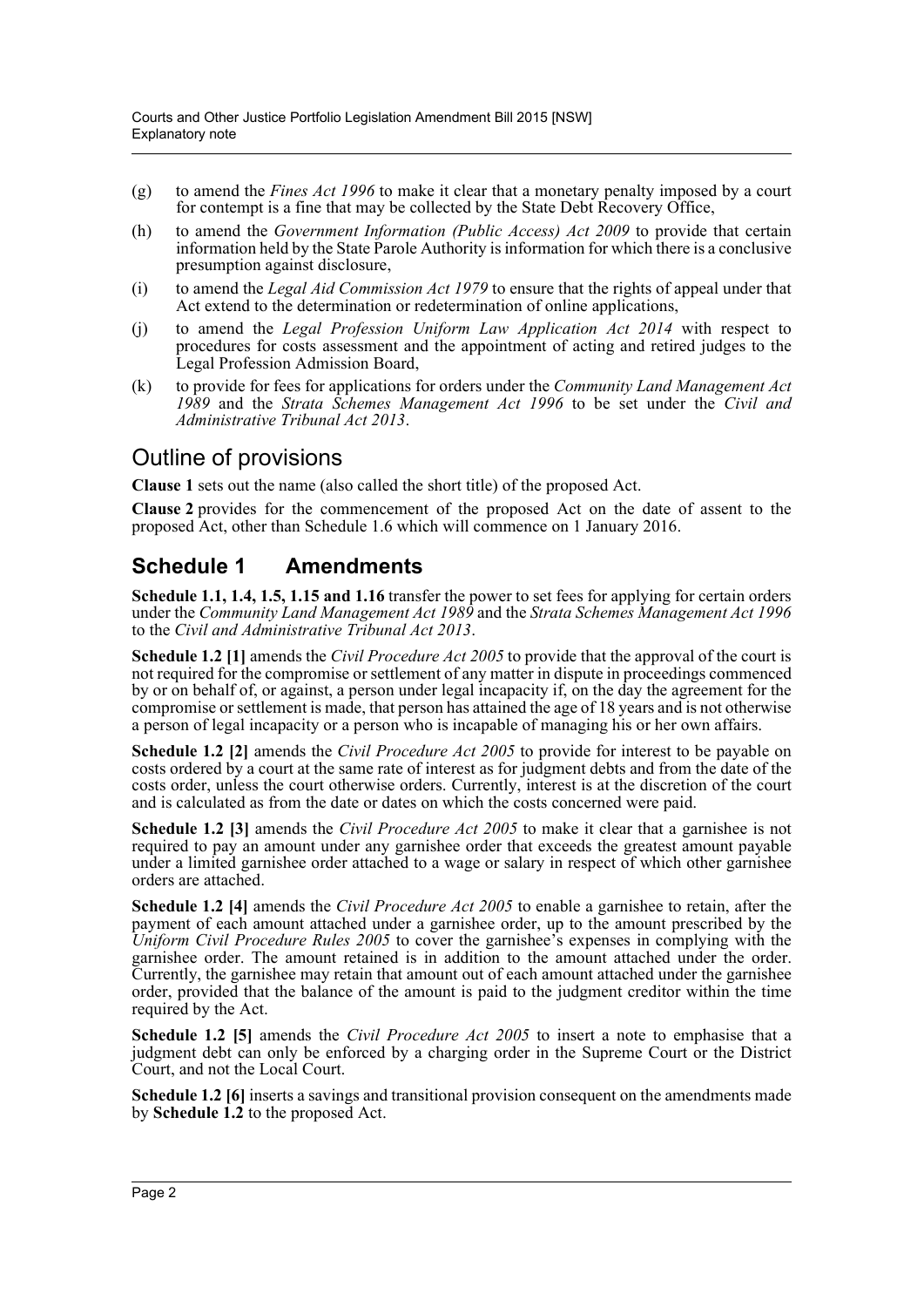**Schedule 1.3** amends the *Classification (Publications, Films and Computer Games) Enforcement Act 1995* to make changes as a consequence of changes to the National Classification Scheme in respect of conditional cultural exemptions under the *Classification (Publications, Films and Computer Games) Act 1995* of the Commonwealth. Conditional cultural exemptions exempt certain demonstrations, exhibitions or screenings held at certain registered events and by approved cultural institutions from the provisions of the Act. **Schedule 1.3 [6]** makes a consequential amendment. **Schedule 1.3** [7] provides for a transitional matter consequent on the changes.

**Schedule 1.6** amends the *Community Services (Complaints, Reviews and Monitoring) Act 1993* to require the Child Death Review Team whose convenor is the Ombudsman to report to Parliament every 2 years (instead of annually) and to report on child deaths that occurred during the reporting period (instead of deaths that were registered with the Team during the reporting period). The report must be provided as soon as practicable after 30 June following the reporting period (instead of within 4 months of the end of the period). The amendment aligns the child death review reporting requirements with the Ombudsman's reviewable death reporting requirements. As a transitional measure the amendment also requires the Team to report on child deaths that occurred during 2015 as soon as practicable after 30 June 2016 (instead of within 4 months after 30 June 2016 on child deaths that were registered with the Team).

**Schedule 1.7 [1]** amends the *Crimes (Sentencing Procedure) Act 1999* to provide that an intensive correction order commences on the date on which it is made. **Schedule 1.7 [2]** amends that Act to provide that a community service order may be made if arrangements exist in another State or Territory for the offender to perform community service work if the offender is able and willing to travel to that State or Territory.

**Schedule 1.8** amends the *Criminal Procedure Act 1986* to clarify provisions relating to the commencement of proceedings for offences (including common law offences) by police officers and public officers. In particular, the amendments ensure that police officers and public officers have authority to commence proceedings for common law offences.

**Schedule 1.9** amends the *Evidence (Audio and Audio Visual Links) Act 1998* to make it clear that the court must consider all parties to the proceeding in determining whether a direction to give evidence or make a submission by audio link or audio visual link would be unfair.

**Schedule 1.10** extends the definition of *fine* in section 4 of the *Fines Act 1996* to include any monetary penalty imposed by a court for contempt of court, having the effect of enabling the State Debt Recovery Office to collect that penalty.

**Schedule 1.11** amends the *Government Information (Public Access) Act 2009* to provide that the disclosure of information prohibited by section 194 of the *Crimes (Administration of Sentences) Act 1999* (relating to information held by the State Parole Authority) is information for which there is a conclusive presumption of overriding public interest against disclosure.

**Schedule 1.12 [2]** amends the *Legal Aid Commission Act 1979* to make it clear that the rights of appeal extend to the determination or redetermination of online applications. **Schedule 1.12 [1]** also makes it clear that if there is a right of appeal, the applicant must be given notice of that right and the reasons for the determination or redetermination must be recorded.

**Schedule 1.13 [1] and [4]** amend the *Legal Profession Uniform Law Application Act 2014* to enable costs assessors to hold oral hearings into applications for assessment of legal costs, but only in accordance with the costs assessment rules, and to enable those rules to confer power on costs assessors to take evidence orally or in writing and to examine witnesses and administer oaths.

**Schedule 1.13 [2] and 1.14** transfer from the *Legal Profession Uniform Law Application Regulation 2015* to section 83 of the *Legal Profession Uniform Law Application Act 2014* the requirement that a party to a costs assessment apply for any review of the determination of the costs assessor within 30 days.

**Schedule 1.13 [3]** amends the *Legal Profession Uniform Law Application Act 2014* to confer an additional right to appeal to the Supreme Court against a decision on a review of a costs assessment. Leave is required if the disputed costs are less than \$100,000. A requirement to obtain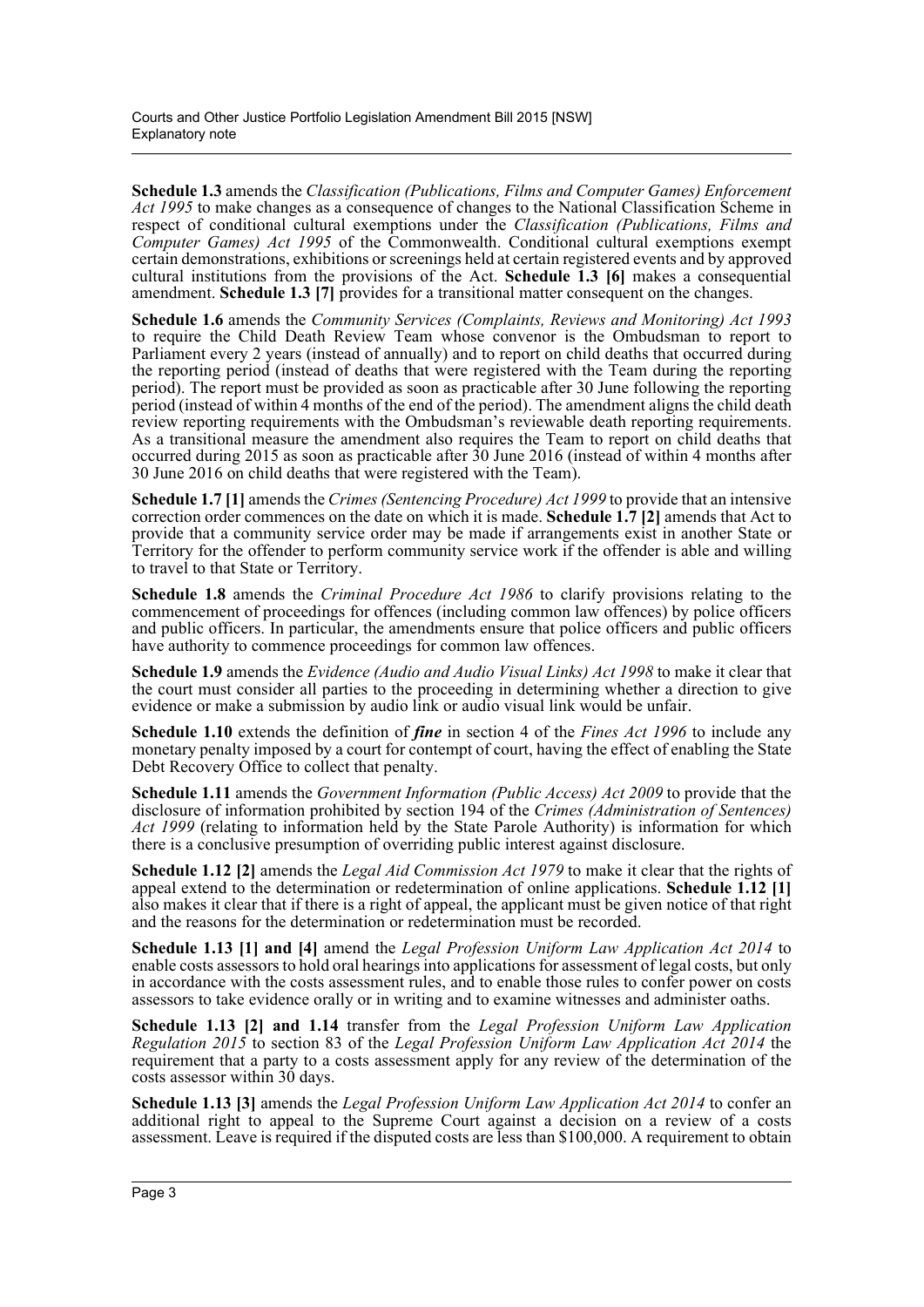leave to appeal is also imposed for appeals to the District Court if the disputed costs are less than \$25,000.

**Schedule 1.13 [5]** amends the *Legal Profession Uniform Law Application Act 2014* to allow the Chief Justice of the Supreme Court to nominate an acting or retired judge of the Supreme Court for membership of the NSW Admission Board.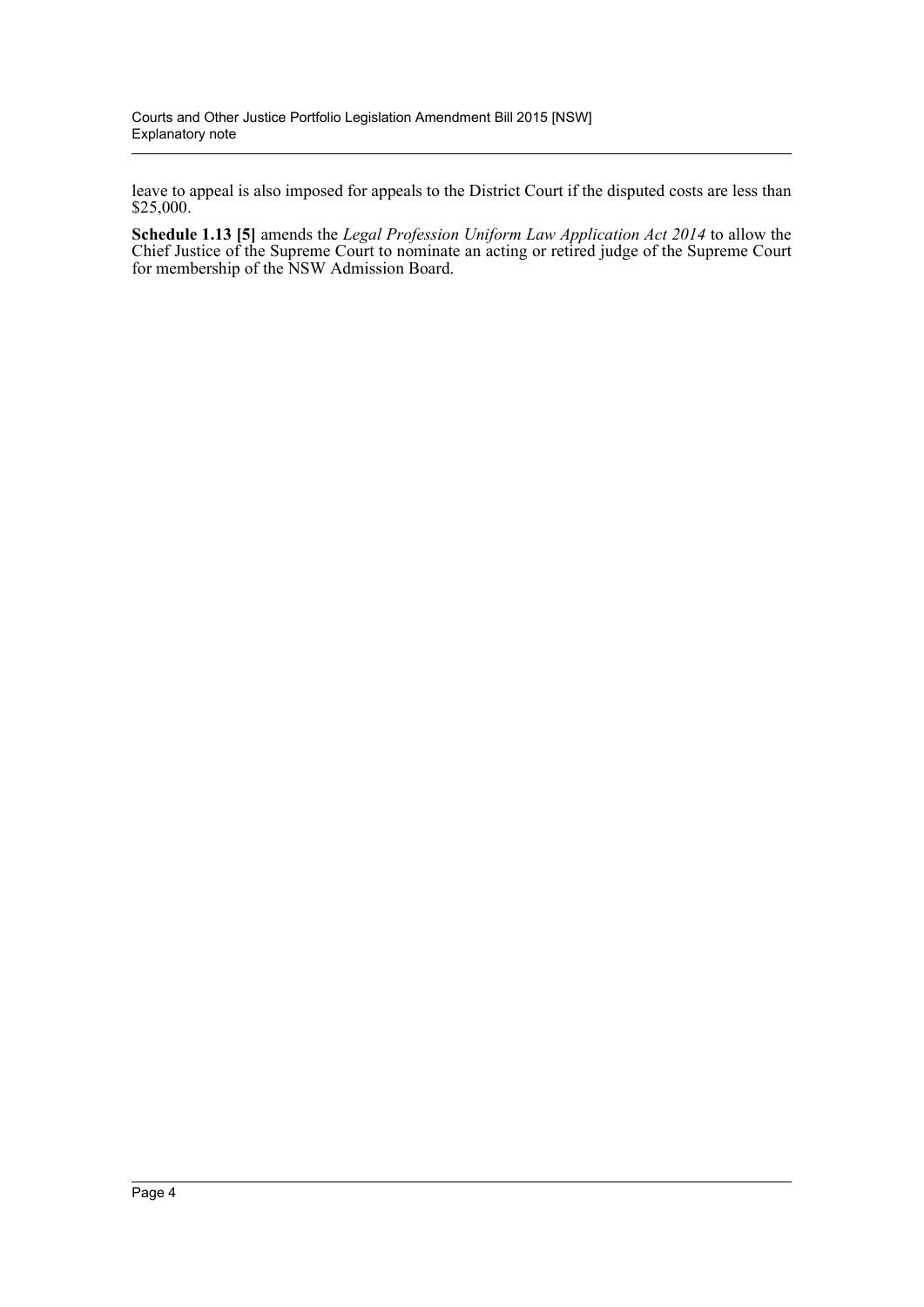First print



New South Wales

# **Courts and Other Justice Portfolio Legislation Amendment Bill 2015**

### **Contents**

|   |                       | Page |
|---|-----------------------|------|
| 1 | Name of Act           | າ    |
|   | 2 Commencement        | 2    |
|   | Schedule 1 Amendments | 3    |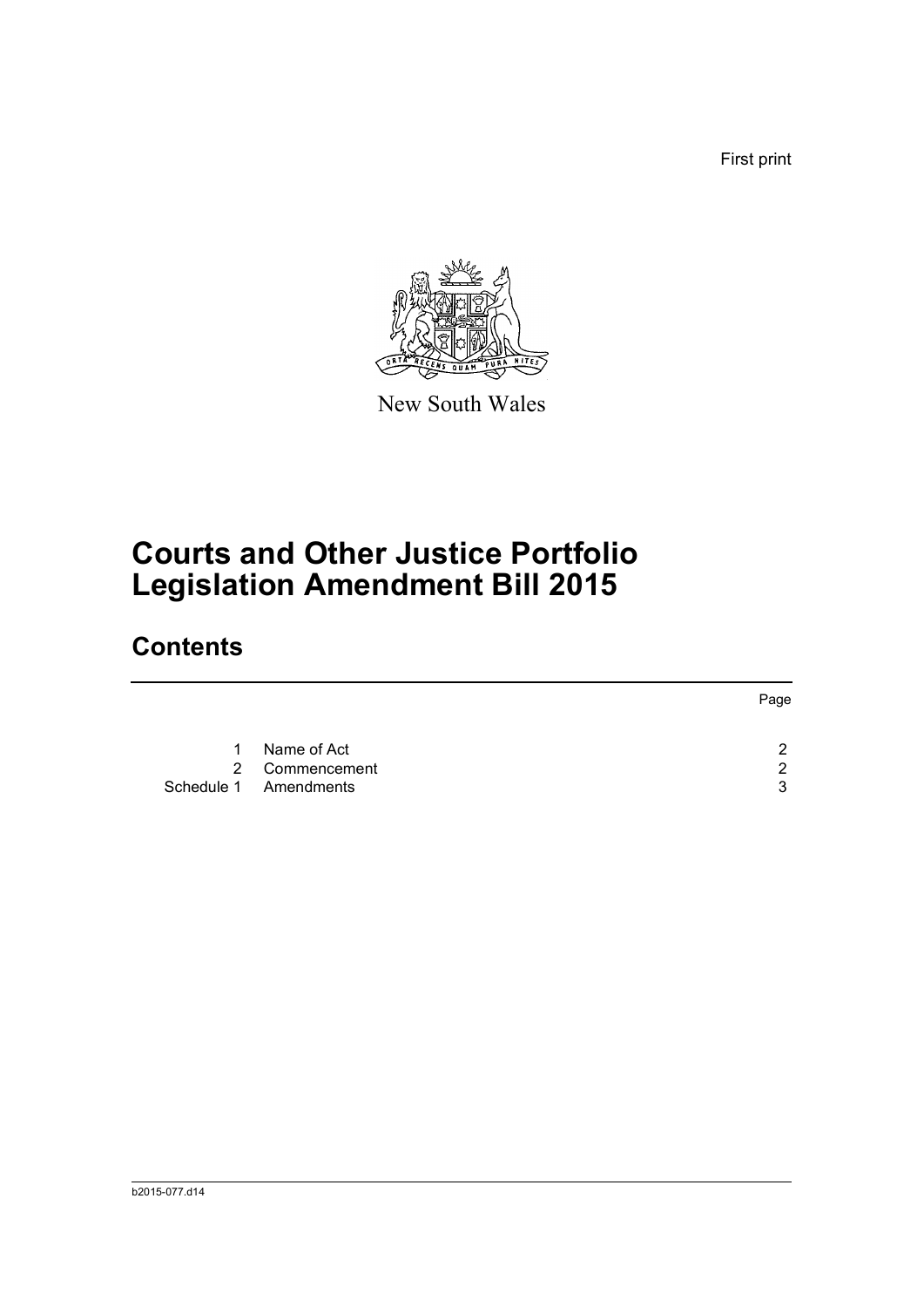

New South Wales

## **Courts and Other Justice Portfolio Legislation Amendment Bill 2015**

No , 2015

#### **A Bill for**

An Act to amend various Acts relating to courts and other Justice portfolio matters.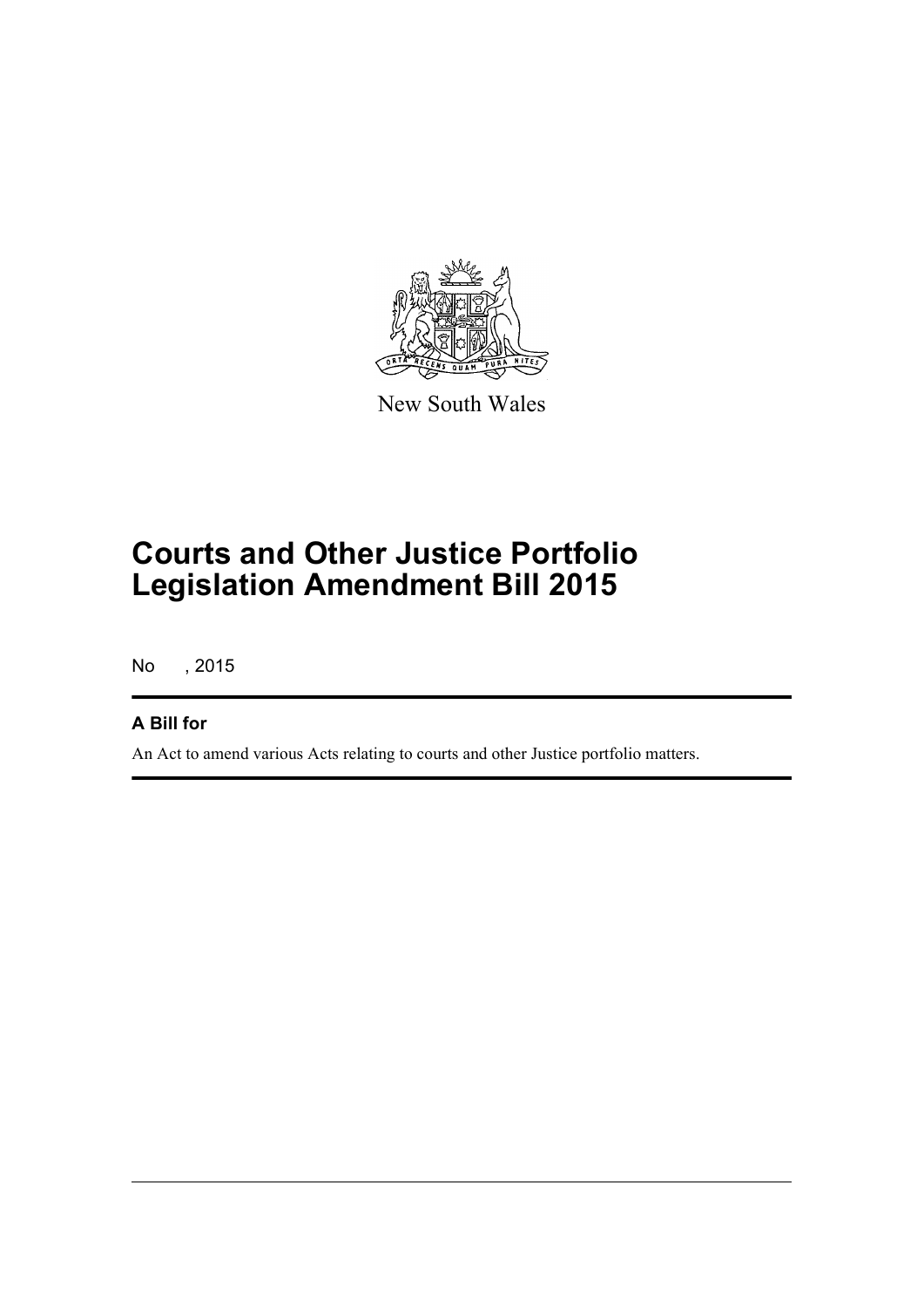Courts and Other Justice Portfolio Legislation Amendment Bill 2015 [NSW]

<span id="page-6-1"></span><span id="page-6-0"></span>

|                     |     | The Legislature of New South Wales enacts:                                                        |                |
|---------------------|-----|---------------------------------------------------------------------------------------------------|----------------|
|                     |     | Name of Act                                                                                       | $\overline{2}$ |
|                     |     | This Act is the Courts and Other Justice Portfolio Legislation Amendment Act 2015.                | 3              |
| <b>Commencement</b> |     |                                                                                                   | $\overline{4}$ |
|                     | (1) | This Act commences on the date of assent to this Act, except as provided by<br>subsection $(2)$ . | 5<br>6         |
|                     | (2) | Schedule 1.6 commences on 1 January 2016.                                                         | 7              |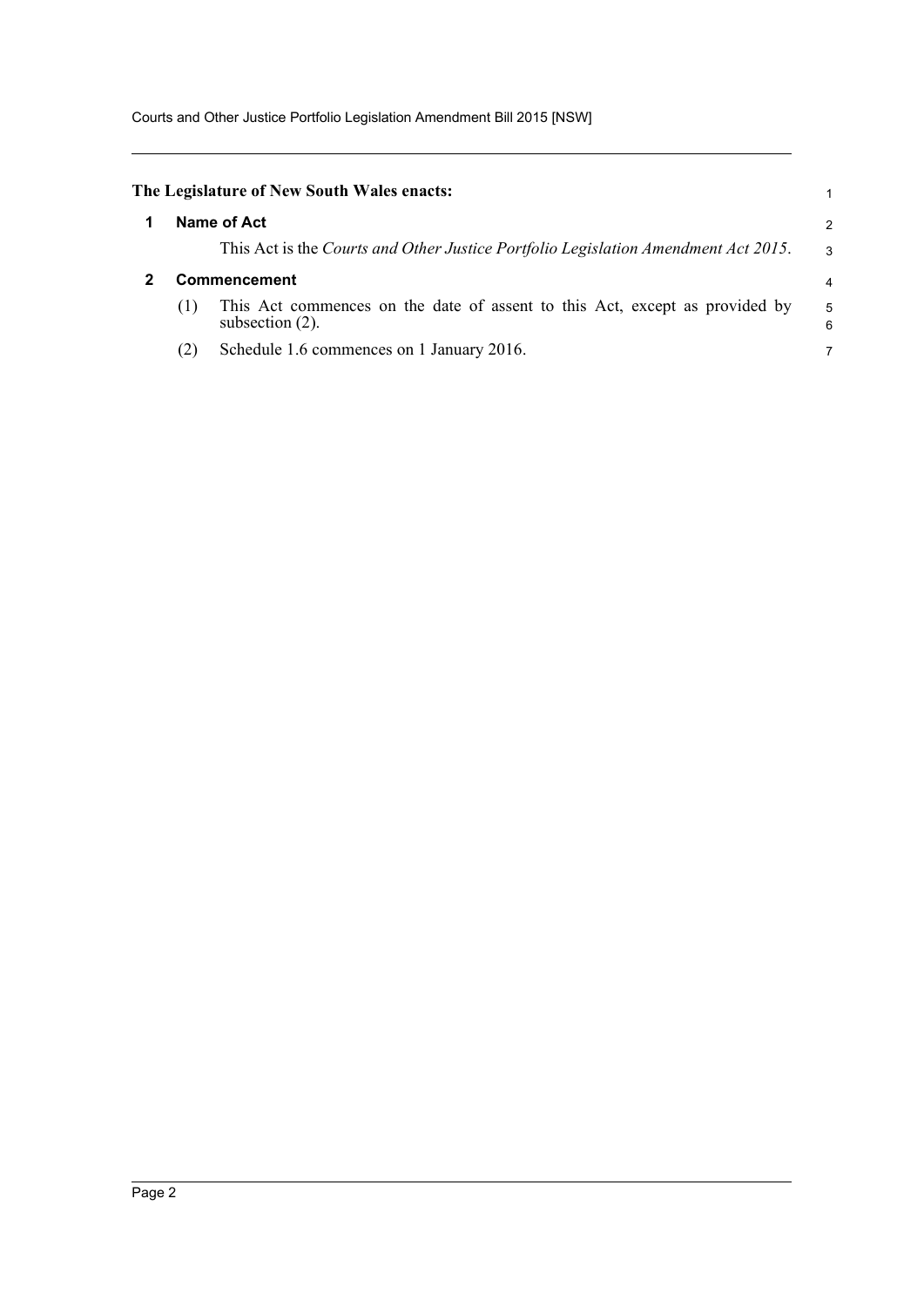<span id="page-7-0"></span>

|                                                                                                                        |  | <b>Schedule 1</b>                    | <b>Amendments</b>                                                                                                                                                                                                                                                                                                                                                                                                                                                                                                             |       |  | 1                                      |  |
|------------------------------------------------------------------------------------------------------------------------|--|--------------------------------------|-------------------------------------------------------------------------------------------------------------------------------------------------------------------------------------------------------------------------------------------------------------------------------------------------------------------------------------------------------------------------------------------------------------------------------------------------------------------------------------------------------------------------------|-------|--|----------------------------------------|--|
| 1.1                                                                                                                    |  |                                      | Civil and Administrative Tribunal Regulation 2013                                                                                                                                                                                                                                                                                                                                                                                                                                                                             |       |  | 2                                      |  |
| [1]                                                                                                                    |  |                                      | <b>Clause 5 Fees generally</b>                                                                                                                                                                                                                                                                                                                                                                                                                                                                                                |       |  | 3                                      |  |
|                                                                                                                        |  |                                      | Omit clause $5(2)$ .                                                                                                                                                                                                                                                                                                                                                                                                                                                                                                          |       |  | 4                                      |  |
| [2]                                                                                                                    |  |                                      | <b>Schedule 2 Fees</b>                                                                                                                                                                                                                                                                                                                                                                                                                                                                                                        |       |  | 5                                      |  |
|                                                                                                                        |  | of the table.                        | Insert ", unless otherwise prescribed by this Schedule" after "strata proceedings" in Item 2                                                                                                                                                                                                                                                                                                                                                                                                                                  |       |  | 6<br>$\overline{7}$                    |  |
| $[3]$                                                                                                                  |  | <b>Schedule 2</b>                    |                                                                                                                                                                                                                                                                                                                                                                                                                                                                                                                               |       |  | 8                                      |  |
|                                                                                                                        |  |                                      | Insert at the end of the table:                                                                                                                                                                                                                                                                                                                                                                                                                                                                                               |       |  | 9<br>10                                |  |
|                                                                                                                        |  |                                      | 13 Lodgment of an application under section 62 of the Community Land<br>Management Act 1989 for an order under Division 3 or Division 4 of Part 4<br>of the Act for settlement of a dispute or complaint:                                                                                                                                                                                                                                                                                                                     |       |  |                                        |  |
|                                                                                                                        |  | (a)                                  | if the application includes an application for an interim order under<br>section 72 of that Act                                                                                                                                                                                                                                                                                                                                                                                                                               | \$163 |  |                                        |  |
|                                                                                                                        |  | (b)                                  | if the application does not include an application referred to in<br>paragraph (a)                                                                                                                                                                                                                                                                                                                                                                                                                                            | \$81  |  |                                        |  |
|                                                                                                                        |  |                                      | 14 Lodgment of an application under section 124 of the Strata Schemes<br>Management Act 1996 for order by an Adjudicator                                                                                                                                                                                                                                                                                                                                                                                                      | \$81  |  |                                        |  |
|                                                                                                                        |  |                                      | 15 Lodgment of an application under section 124 of the Strata Schemes<br><i>Management Act 1996</i> requesting an interim order by an Adjudicator                                                                                                                                                                                                                                                                                                                                                                             | \$81  |  |                                        |  |
| 1.2                                                                                                                    |  | Civil Procedure Act 2005 No 28<br>11 |                                                                                                                                                                                                                                                                                                                                                                                                                                                                                                                               |       |  |                                        |  |
| [1]<br>Section 76 Settlement of proceedings commenced by or on behalf of, or against,<br>person under legal incapacity |  |                                      |                                                                                                                                                                                                                                                                                                                                                                                                                                                                                                                               |       |  | 12<br>13                               |  |
|                                                                                                                        |  |                                      | Insert after section 76 $(3)$ :                                                                                                                                                                                                                                                                                                                                                                                                                                                                                               |       |  | 14                                     |  |
|                                                                                                                        |  | (3A)                                 | However, the approval of the court is not required in relation to any agreement<br>for the compromise or settlement of any matter in dispute in proceedings<br>commenced by, or on behalf of, or against, a person under legal incapacity if,<br>on the day the agreement for the compromise or settlement is made, that<br>person has attained the age of 18 years and is not otherwise a person referred<br>to in subsection (1). Accordingly, subsections $(4)$ – $(6)$ do not apply in relation<br>to any such agreement. |       |  | 15<br>16<br>17<br>18<br>19<br>20<br>21 |  |
| $[2]$                                                                                                                  |  |                                      | Section 101 Interest after judgment                                                                                                                                                                                                                                                                                                                                                                                                                                                                                           |       |  | 22                                     |  |
|                                                                                                                        |  |                                      | Omit section 101 (4) and (5). Insert instead:                                                                                                                                                                                                                                                                                                                                                                                                                                                                                 |       |  | 23                                     |  |
|                                                                                                                        |  | (4)                                  | Unless the court orders otherwise, interest is payable on an amount payable<br>under an order for the payment of costs.                                                                                                                                                                                                                                                                                                                                                                                                       |       |  | 24<br>25                               |  |
|                                                                                                                        |  | (5)                                  | Interest on an amount payable under an order for the payment of costs is to be<br>calculated, at the prescribed rate or at any other rate that the court orders, as<br>from the date the order was made or any other date that the court orders.                                                                                                                                                                                                                                                                              |       |  | 26<br>27<br>28                         |  |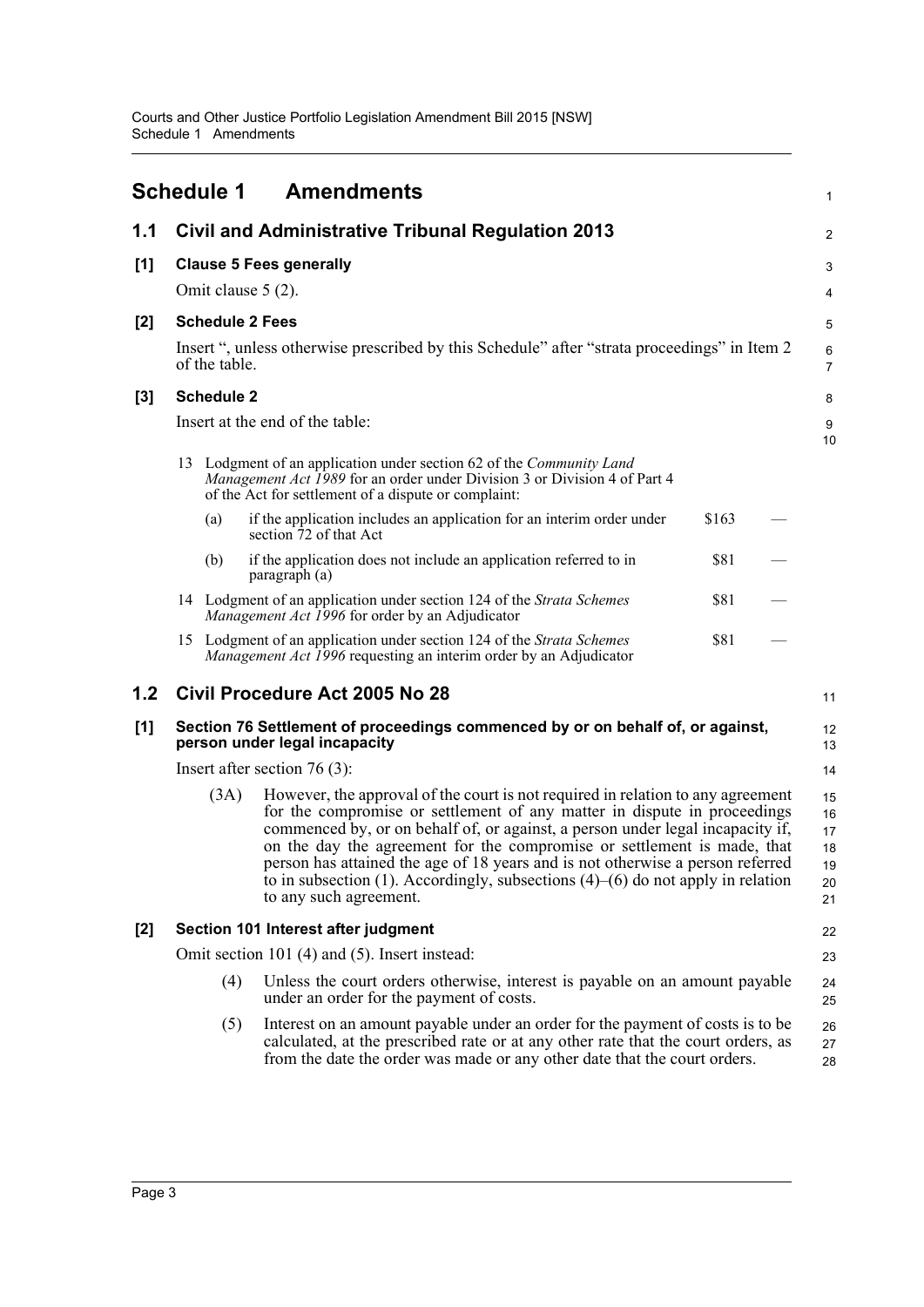| [3] |                              | Section 121 Maximum payment under one of several concurrent garnishee orders                                                                                                                                                                                                                                                                                            | 1                                   |
|-----|------------------------------|-------------------------------------------------------------------------------------------------------------------------------------------------------------------------------------------------------------------------------------------------------------------------------------------------------------------------------------------------------------------------|-------------------------------------|
|     |                              | Omit section 121 (1) and (2). Insert instead:                                                                                                                                                                                                                                                                                                                           | 2                                   |
|     | (1)                          | This section applies to a garnishee in respect of a wage or salary that is<br>attached by one or more garnishee orders of which one or more (but not all)<br>are limited garnishee orders.                                                                                                                                                                              | 3<br>$\overline{\mathbf{4}}$<br>5   |
|     | (2)                          | Unless the court orders otherwise, a garnishee to whom this section applies is<br>not required to pay an amount under any garnishee order that exceeds the<br>greatest amount payable by the garnishee under any limited garnishee order<br>attached to the relevant wage or salary.<br>Note. Section 122 specifies the maximum total payment payable under one or more | 6<br>$\overline{7}$<br>8<br>9<br>10 |
|     |                              | garnishee orders in respect of a wage or salary.                                                                                                                                                                                                                                                                                                                        | 11                                  |
| [4] |                              | Section 123 Payments by garnishee                                                                                                                                                                                                                                                                                                                                       | 12                                  |
|     |                              | Omit section 123 (2). Insert instead:                                                                                                                                                                                                                                                                                                                                   | 13                                  |
|     | (2)                          | The garnishee may, after the payment of each amount attached under the<br>garnishee order, retain up to the amount prescribed by the uniform rules to<br>cover the garnishee's expenses in complying with the garnishee order. The<br>amount retained by the garnishee is in addition to the amount attached under<br>the order.                                        | 14<br>15<br>16<br>17<br>18          |
|     | (2A)                         | If sufficient funds are not available to cover the prescribed amount referred to<br>in subsection (2), the garnishee may retain that amount as soon as sufficient<br>funds become available.                                                                                                                                                                            | 19<br>20<br>21                      |
| [5] |                              | Section 126 Operation of charging order in relation to specified security interests                                                                                                                                                                                                                                                                                     | 22                                  |
|     |                              | Insert at the end of the section:<br>Note. Section 106 (1) (c) provides that a judgment debt may be enforced by a charging order only in the case of a judgment of the Supreme Court or the District Court.                                                                                                                                                             | 23<br>24<br>25                      |
| [6] |                              | Schedule 6 Savings, transitional and other provisions                                                                                                                                                                                                                                                                                                                   | 26                                  |
|     |                              | Insert at the end of the Schedule:                                                                                                                                                                                                                                                                                                                                      | 27                                  |
|     | Part 8                       | Provisions consequent on enactment of Courts and<br><b>Other Justice Portfolio Legislation Amendment Act</b><br>2015                                                                                                                                                                                                                                                    | 28<br>29<br>30                      |
|     | 21                           | <b>Pending proceedings</b>                                                                                                                                                                                                                                                                                                                                              | 31                                  |
|     |                              | The amendments made to this Act by Schedule 1.2 to the Courts and Other<br>Justice Portfolio Legislation Amendment Act 2015 do not extend to<br>proceedings commenced before the commencement of that Subschedule and<br>those proceedings may continue as if those amendments had not been enacted.                                                                    | 32<br>33<br>34<br>35                |
| 1.3 |                              | <b>Classification (Publications, Films and Computer Games)</b><br>Enforcement Act 1995 No 63                                                                                                                                                                                                                                                                            | 36<br>37                            |
| [1] | <b>Section 4 Definitions</b> |                                                                                                                                                                                                                                                                                                                                                                         | 38                                  |
|     |                              | Insert in alphabetical order in section $4(1)$ :                                                                                                                                                                                                                                                                                                                        | 39                                  |
|     |                              | <i>subject to a conditional cultural exemption</i> has the same meaning as in the<br>Commonwealth Act.                                                                                                                                                                                                                                                                  | 40<br>41                            |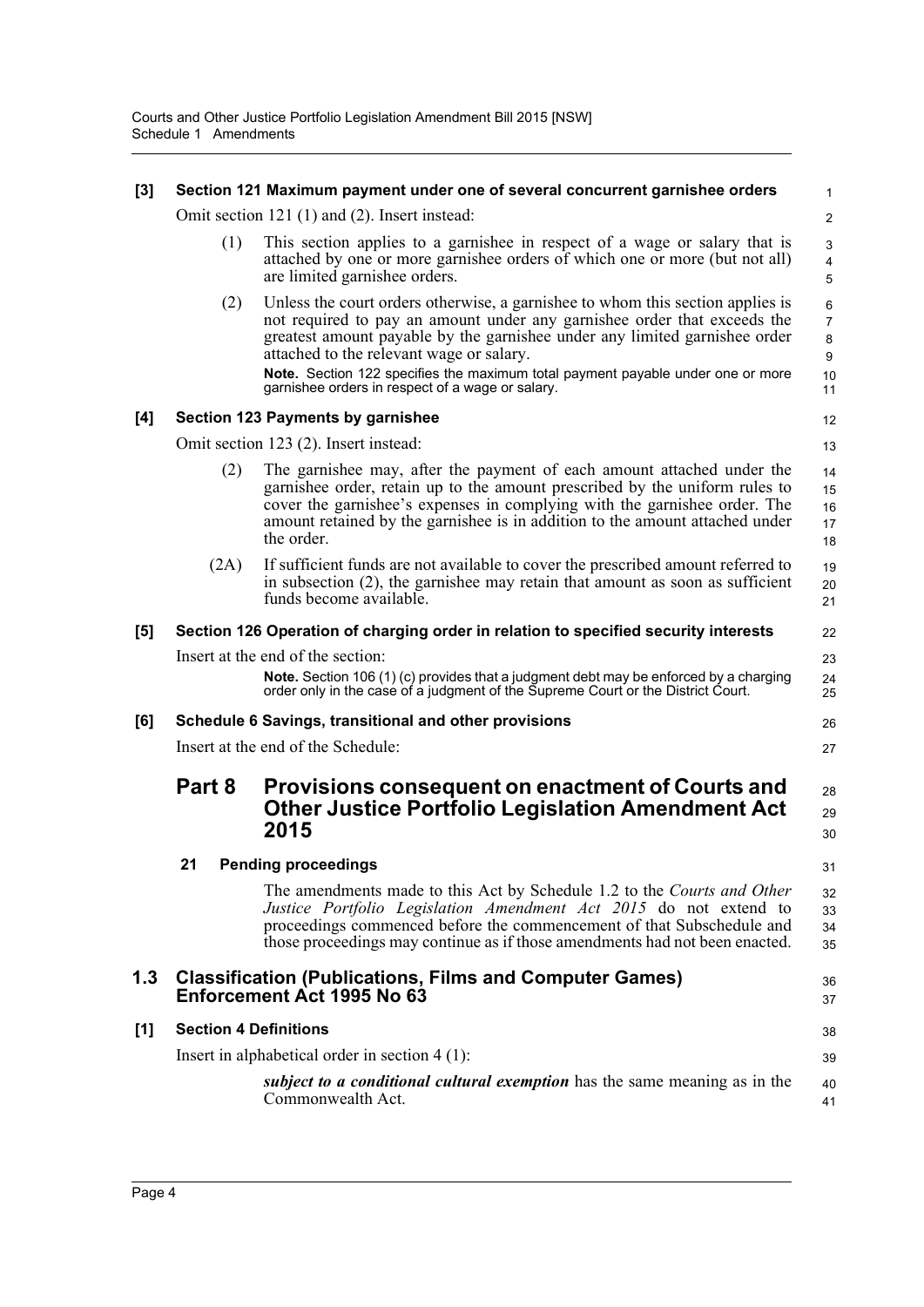| $[2]$ | <b>Section 4A Application of Act</b>                               |                                                                                                                                                                                                                                                                                                                                               |                                |  |
|-------|--------------------------------------------------------------------|-----------------------------------------------------------------------------------------------------------------------------------------------------------------------------------------------------------------------------------------------------------------------------------------------------------------------------------------------|--------------------------------|--|
|       | Insert at the end of section 4A (b):                               |                                                                                                                                                                                                                                                                                                                                               |                                |  |
|       |                                                                    | , or                                                                                                                                                                                                                                                                                                                                          | 3                              |  |
|       |                                                                    | a publication, film or computer game that is subject to a conditional<br>(c)<br>cultural exemption.                                                                                                                                                                                                                                           | $\overline{\mathbf{4}}$<br>5   |  |
|       |                                                                    | Note. A publication, film or computer game is subject to a conditional cultural<br>exemption only in relation to the relevant demonstration, exhibition or screening (see<br>sections 6C and 6E of the Commonwealth Act).                                                                                                                     | $\,6\,$<br>$\overline{7}$<br>8 |  |
| $[3]$ |                                                                    | Section 46 Calling in submittable publications for classification                                                                                                                                                                                                                                                                             | 9                              |  |
|       |                                                                    | Insert at the end of section 46 $(1)$ (b):                                                                                                                                                                                                                                                                                                    | 10                             |  |
|       |                                                                    | and                                                                                                                                                                                                                                                                                                                                           | 11                             |  |
|       |                                                                    | the publication is not subject to a conditional cultural exemption,<br>(c)                                                                                                                                                                                                                                                                    | 12                             |  |
| $[4]$ |                                                                    | Section 46A Calling in films for classification                                                                                                                                                                                                                                                                                               | 13                             |  |
|       |                                                                    | Insert at the end of section $46A(1)(b)$ :                                                                                                                                                                                                                                                                                                    | 14                             |  |
|       |                                                                    | and                                                                                                                                                                                                                                                                                                                                           | 15                             |  |
|       |                                                                    | the film is not subject to a conditional cultural exemption,<br>(c)                                                                                                                                                                                                                                                                           | 16                             |  |
| [5]   |                                                                    | Section 47 Calling in computer games for classification                                                                                                                                                                                                                                                                                       | 17                             |  |
|       |                                                                    | Insert at the end of section 47 $(1)$ $(b)$ :                                                                                                                                                                                                                                                                                                 | 18                             |  |
|       |                                                                    | and                                                                                                                                                                                                                                                                                                                                           | 19                             |  |
|       |                                                                    | the computer game is not subject to a conditional cultural exemption,<br>(c)                                                                                                                                                                                                                                                                  | 20                             |  |
| [6]   |                                                                    | <b>Section 51 Exemptions</b>                                                                                                                                                                                                                                                                                                                  | 21                             |  |
|       | Omit the section.                                                  |                                                                                                                                                                                                                                                                                                                                               | 22                             |  |
| [7]   | <b>Schedule 1 Savings and transitional provisions</b>              |                                                                                                                                                                                                                                                                                                                                               |                                |  |
|       |                                                                    | Insert at the end of the Schedule:                                                                                                                                                                                                                                                                                                            | 24                             |  |
|       | Part 7                                                             | <b>Provisions consequent on Courts and Other</b><br><b>Justice Portfolio Legislation Amendment Act 2015</b>                                                                                                                                                                                                                                   | 25<br>26                       |  |
|       | 14                                                                 | <b>Exemptions</b>                                                                                                                                                                                                                                                                                                                             | 27                             |  |
|       | (1)                                                                | An exemption under section 51 that was in force immediately before the repeal<br>of that section by the Courts and Other Justice Portfolio Legislation<br><i>Amendment Act 2015</i> remains in force according to its terms and section 51,<br>as in force immediately before its repeal, continues to apply in respect of that<br>exemption. | 28<br>29<br>30<br>31<br>32     |  |
|       | (2)                                                                | If an application made under section 51 has not been decided before the repeal<br>of that section, the application is taken never to have been made.                                                                                                                                                                                          | 33<br>34                       |  |
| 1.4   |                                                                    | <b>Community Land Management Act 1989 No 202</b>                                                                                                                                                                                                                                                                                              | 35                             |  |
|       | Section 63 Application for order to be made to principal registrar |                                                                                                                                                                                                                                                                                                                                               |                                |  |
|       | Omit "prescribed by the regulations" from section 63 (1) (c).      |                                                                                                                                                                                                                                                                                                                                               |                                |  |
|       |                                                                    | Insert instead "prescribed under the Civil and Administrative Tribunal Act 2013".                                                                                                                                                                                                                                                             | 38                             |  |
|       |                                                                    |                                                                                                                                                                                                                                                                                                                                               |                                |  |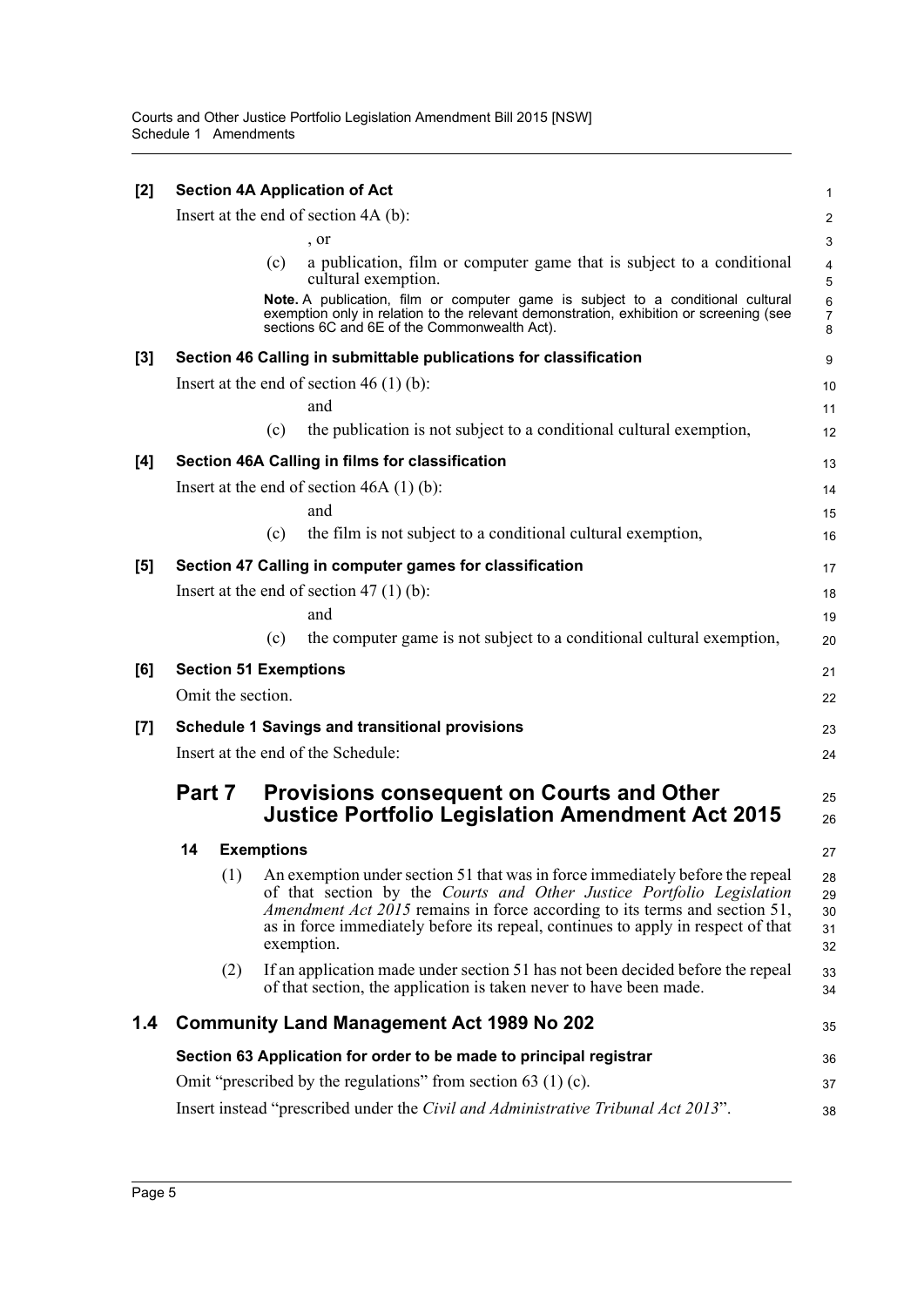| 1.5   |                                                 | <b>Community Land Management Regulation 2007</b>                                                                                                                                                                                                                         | $\mathbf{1}$         |
|-------|-------------------------------------------------|--------------------------------------------------------------------------------------------------------------------------------------------------------------------------------------------------------------------------------------------------------------------------|----------------------|
|       | <b>Schedule 2 Fees</b>                          |                                                                                                                                                                                                                                                                          | 2                    |
|       | Omit the matter relating to Item 3.             |                                                                                                                                                                                                                                                                          | 3                    |
| 1.6   | No 2                                            | <b>Community Services (Complaints, Reviews and Monitoring) Act 1993</b>                                                                                                                                                                                                  | $\overline{4}$<br>5  |
|       |                                                 | Section 34G Biennial child death review report                                                                                                                                                                                                                           | 6                    |
|       | Omit section 34G (1). Insert instead:           |                                                                                                                                                                                                                                                                          | 7                    |
|       | (1)                                             | The Team is required to prepare and to provide to the Presiding Officer of each<br>House of Parliament:                                                                                                                                                                  | 8<br>9               |
|       | (a)                                             | as soon as practicable after 30 June 2016, a report consisting of data<br>collected and analysed in relation to child deaths that occurred during<br>2015, and                                                                                                           | 10<br>11<br>12       |
|       | (b)                                             | as soon as practicable after 30 June 2018 (and as soon as practicable<br>after 30 June every 2 years after that), a report consisting of data<br>collected and analysed in relation to child deaths that occurred during<br>the previous 2 calendar years.               | 13<br>14<br>15<br>16 |
| 1.7   |                                                 | <b>Crimes (Sentencing Procedure) Act 1999 No 92</b>                                                                                                                                                                                                                      | 17                   |
| [1]   | <b>Section 71</b>                               |                                                                                                                                                                                                                                                                          | 18                   |
|       | Omit the section. Insert instead:               |                                                                                                                                                                                                                                                                          | 19                   |
|       | 71<br><b>Commencement of ICOs</b>               |                                                                                                                                                                                                                                                                          | 20                   |
|       |                                                 | An intensive correction order commences on the date on which it is made.                                                                                                                                                                                                 | 21                   |
| [2]   |                                                 | Section 86 Suitability of offender for community service work                                                                                                                                                                                                            | 22                   |
|       |                                                 | Insert ", or in another State or Territory (but only if the offender is able and willing to travel<br>to that State or Territory)," after "intends to reside" in section $86(1)(c)$ .                                                                                    | 23<br>24             |
| 1.8   | <b>Criminal Procedure Act 1986 No 209</b><br>25 |                                                                                                                                                                                                                                                                          |                      |
| [1]   | <b>Section 3 Definitions</b>                    |                                                                                                                                                                                                                                                                          | 26                   |
|       | section $3(1)$ .                                | Insert "(including a common law offence)" after "State" in the definition of <i>offence</i> in                                                                                                                                                                           | 27<br>28             |
| [2]   |                                                 | Section 48 Commencement of proceedings by police officer or public officer                                                                                                                                                                                               | 29                   |
|       |                                                 | Omit "If a police officer or public officer is authorised under section 14 of this Act or under<br>any other law to commence committal proceedings, the officer may commence".                                                                                           | 30<br>31             |
|       |                                                 | Insert instead "A police officer or public officer may commence".                                                                                                                                                                                                        | 32                   |
| $[3]$ |                                                 | <b>Section 49 Commencement of private prosecutions</b>                                                                                                                                                                                                                   | 33                   |
|       |                                                 | Omit "If a person other than a police officer or public officer is authorised under section 14<br>of this Act or under any other law to commence committal proceedings against a person for<br>an offence, the person may commence the proceedings" from section 49 (1). | 34<br>35<br>36       |
|       |                                                 | Insert instead "A person other than a police officer or public officer may commence<br>committal proceedings against a person for an offence".                                                                                                                           | 37<br>38             |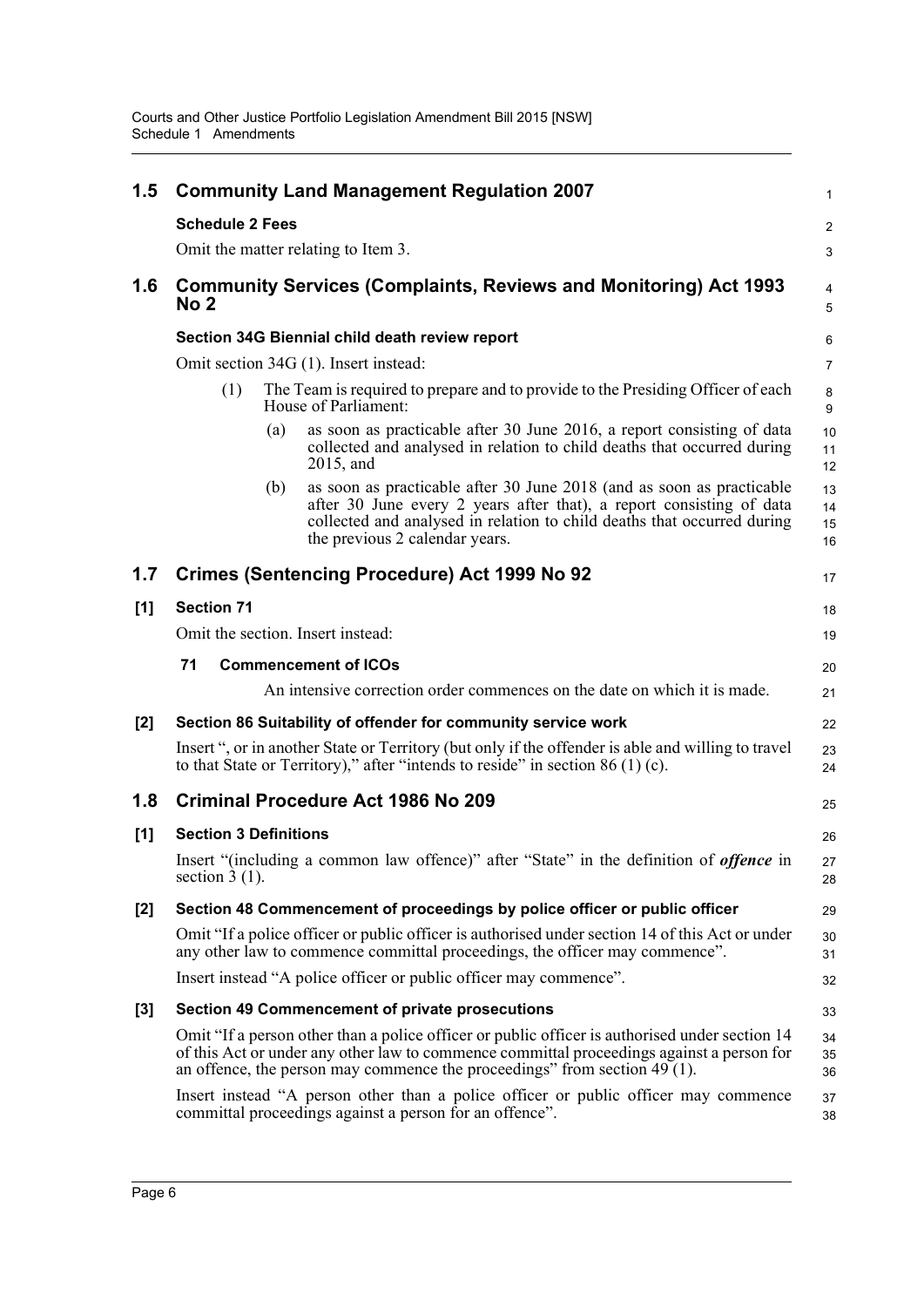| [4]   |                                  |                    | Section 173 Commencement of proceedings by police officer or public officer                                                                                                                                                                                     | $\mathbf{1}$                                    |
|-------|----------------------------------|--------------------|-----------------------------------------------------------------------------------------------------------------------------------------------------------------------------------------------------------------------------------------------------------------|-------------------------------------------------|
|       | commence the proceedings".       |                    | Omit "If a police officer or public officer is authorised under section 14 of this Act or under<br>any other law to commence proceedings for an offence against a person, the officer may                                                                       | $\overline{2}$<br>$\mathsf 3$<br>$\overline{4}$ |
|       | against a person".               |                    | Insert instead "A police officer or public officer may commence proceedings for an offence                                                                                                                                                                      | 5<br>6                                          |
| $[5]$ |                                  |                    | <b>Section 174 Commencement of private prosecutions</b>                                                                                                                                                                                                         | $\overline{7}$                                  |
|       |                                  |                    | Omit "If a person other than a police officer or public officer is authorised under section 14<br>of this Act or under any other law to commence proceedings for an offence against a person,<br>the person may commence the proceedings" from section 174 (1). | 8<br>9<br>10                                    |
|       |                                  |                    | Insert instead "A person other than a police officer or public officer may commence<br>proceedings against a person for an offence".                                                                                                                            | 11<br>12                                        |
| 1.9   |                                  |                    | Evidence (Audio and Audio Visual Links) Act 1998 No 105                                                                                                                                                                                                         | 13                                              |
|       |                                  |                    | Section 5B Taking evidence and submissions from outside courtroom or place<br>where court is sitting-proceedings generally                                                                                                                                      | 14<br>15                                        |
|       |                                  |                    | Omit "the party" from section 5B $(2)$ (c). Insert instead "any party to the proceeding".                                                                                                                                                                       | 16                                              |
|       | 1.10 Fines Act 1996 No 99        |                    |                                                                                                                                                                                                                                                                 | 17                                              |
|       |                                  |                    | Section 4 Meaning of "fine"                                                                                                                                                                                                                                     | 18                                              |
|       | Insert after section $4(1)(a)$ : |                    |                                                                                                                                                                                                                                                                 | 19                                              |
|       |                                  | $\left( a1\right)$ | any monetary penalty imposed by a court for contempt of court, or                                                                                                                                                                                               | 20                                              |
|       |                                  |                    | 1.11 Government Information (Public Access) Act 2009 No 52                                                                                                                                                                                                      | 21                                              |
|       |                                  |                    | Schedule 1 Information for which there is conclusive presumption of overriding<br>public interest against disclosure                                                                                                                                            | 22<br>23                                        |
|       |                                  |                    | Insert "section 194 (Security of certain information) and" after "Crimes (Administration of<br>Sentences) Act 1999—" in clause 1 (1).                                                                                                                           | 24<br>25                                        |
|       |                                  |                    | 1.12 Legal Aid Commission Act 1979 No 78                                                                                                                                                                                                                        | 26                                              |
| [1]   |                                  |                    | <b>Section 34 Determination of application</b>                                                                                                                                                                                                                  | 27                                              |
|       |                                  |                    | Omit section 34 (4) and (5). Insert instead:                                                                                                                                                                                                                    | 28                                              |
|       | (4)                              |                    | If there is a right of appeal to a Legal Aid Review Committee against a<br>determination or redetermination of an application:                                                                                                                                  | 29<br>30                                        |
|       |                                  | (a)                | the notice required under subsection (2) must inform the applicant of<br>that right, and                                                                                                                                                                        | 31<br>32                                        |
|       |                                  | (b)                | the reasons for the determination or redetermination are to be recorded.                                                                                                                                                                                        | 33                                              |
| $[2]$ | <b>Section 56 Appeals</b>        |                    |                                                                                                                                                                                                                                                                 | 34                                              |
|       |                                  |                    | Insert "(including the determination or redetermination of an online application)" after<br>"application" in section 56 $(1)$ (a).                                                                                                                              | 35<br>36                                        |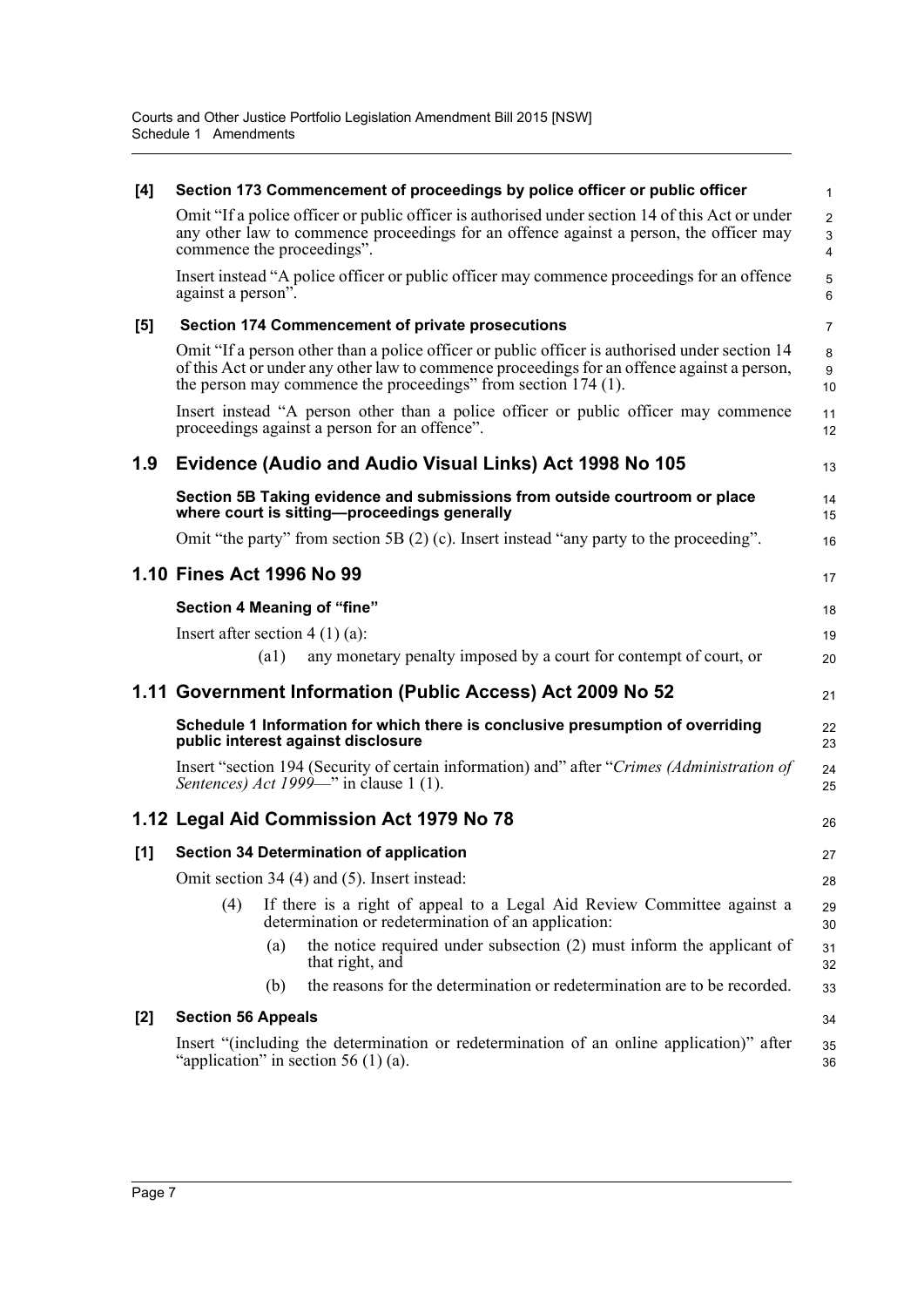|       |                                                 |     | 1.13 Legal Profession Uniform Law Application Act 2014 No 16                                                                                                                                                                                                                                                                               | 1                          |  |
|-------|-------------------------------------------------|-----|--------------------------------------------------------------------------------------------------------------------------------------------------------------------------------------------------------------------------------------------------------------------------------------------------------------------------------------------|----------------------------|--|
| [1]   | <b>Section 69 Consideration of applications</b> |     |                                                                                                                                                                                                                                                                                                                                            |                            |  |
|       | Insert after section 69 $(1)$ :                 |     |                                                                                                                                                                                                                                                                                                                                            | 3                          |  |
|       | (1A)                                            |     | A costs assessor may hold an oral hearing for the purposes of an application in<br>accordance with the costs assessment rules.                                                                                                                                                                                                             | 4<br>5                     |  |
| $[2]$ |                                                 |     | Section 83 Application by party for review                                                                                                                                                                                                                                                                                                 | 6                          |  |
|       |                                                 |     | Omit section 83 (1). Insert instead:                                                                                                                                                                                                                                                                                                       | $\overline{7}$             |  |
|       | (1)                                             |     | A party to a costs assessment may, within 30 days after the issue of a certificate<br>of determination by a costs assessor, apply for a review of the determination.                                                                                                                                                                       | 8<br>9                     |  |
|       | (1A)                                            |     | The Manager, Costs Assessment may extend the period for lodging an<br>application.                                                                                                                                                                                                                                                         | 10<br>11                   |  |
| $[3]$ |                                                 |     | Section 89 Appeals on matters of law and fact                                                                                                                                                                                                                                                                                              | 12                         |  |
|       |                                                 |     | Omit section 89 $(1)$ – $(3)$ . Insert instead:                                                                                                                                                                                                                                                                                            | 13                         |  |
|       | (1)                                             |     | A party to a costs assessment that has been the subject of a review under this<br>Part may appeal against a decision of the review panel concerned to:                                                                                                                                                                                     | 14<br>15                   |  |
|       |                                                 | (a) | the District Court, in accordance with the rules of the District Court, but<br>only with the leave of the Court if the amount of costs in dispute is less<br>than $$25,000$ , or                                                                                                                                                           | 16<br>17<br>18             |  |
|       |                                                 | (b) | the Supreme Court, in accordance with the rules of the Supreme Court,<br>but only with the leave of the Court if the amount of costs in dispute is<br>less than $$100,000$ .                                                                                                                                                               | 19<br>20<br>21             |  |
|       | (2)                                             |     | The District Court or the Supreme Court (as the case requires) has all the<br>functions of the review panel.                                                                                                                                                                                                                               | 22<br>23                   |  |
|       | (3)                                             |     | The Supreme Court may, on the hearing of an appeal or application for leave<br>to appeal under this section, remit the matter to the District Court for<br>determination by that Court in accordance with any decision of the Supreme<br>Court and may make such other order in relation to the appeal as the Supreme<br>Court thinks fit. | 24<br>25<br>26<br>27<br>28 |  |
|       | (3A)                                            |     | The Supreme Court may, before the conclusion of any appeal or application<br>for leave to appeal under this section in the District Court, order that the<br>proceedings be removed into the Supreme Court.                                                                                                                                | 29<br>30<br>31             |  |
| [4]   |                                                 |     | <b>Section 93 Costs assessment rules</b>                                                                                                                                                                                                                                                                                                   | 32                         |  |
|       |                                                 |     | Insert after section 93 $(1)$ (b) $(i)$ :                                                                                                                                                                                                                                                                                                  | 33                         |  |
|       |                                                 |     | conferring power on costs assessors to take evidence orally or in<br>(ia)<br>writing and to examine witnesses and administer oaths, and                                                                                                                                                                                                    | 34<br>35                   |  |
| [5]   |                                                 |     | <b>Schedule 3 Legal Profession Admission Board</b>                                                                                                                                                                                                                                                                                         | 36                         |  |
|       | Insert after clause $1(2)$ :                    |     |                                                                                                                                                                                                                                                                                                                                            | 37                         |  |
|       | (3)                                             |     | A reference in this clause to a Judge of the Supreme Court includes a reference<br>to the following:                                                                                                                                                                                                                                       | 38<br>39                   |  |
|       |                                                 | (a) | an acting Judge appointed under section 37 of the Supreme Court Act<br>1970.                                                                                                                                                                                                                                                               | 40<br>41                   |  |
|       |                                                 | (b) | a retired Judge (within the meaning of the <i>Judges' Pensions Act 1953</i> )<br>of the Supreme Court.                                                                                                                                                                                                                                     | 42<br>43                   |  |